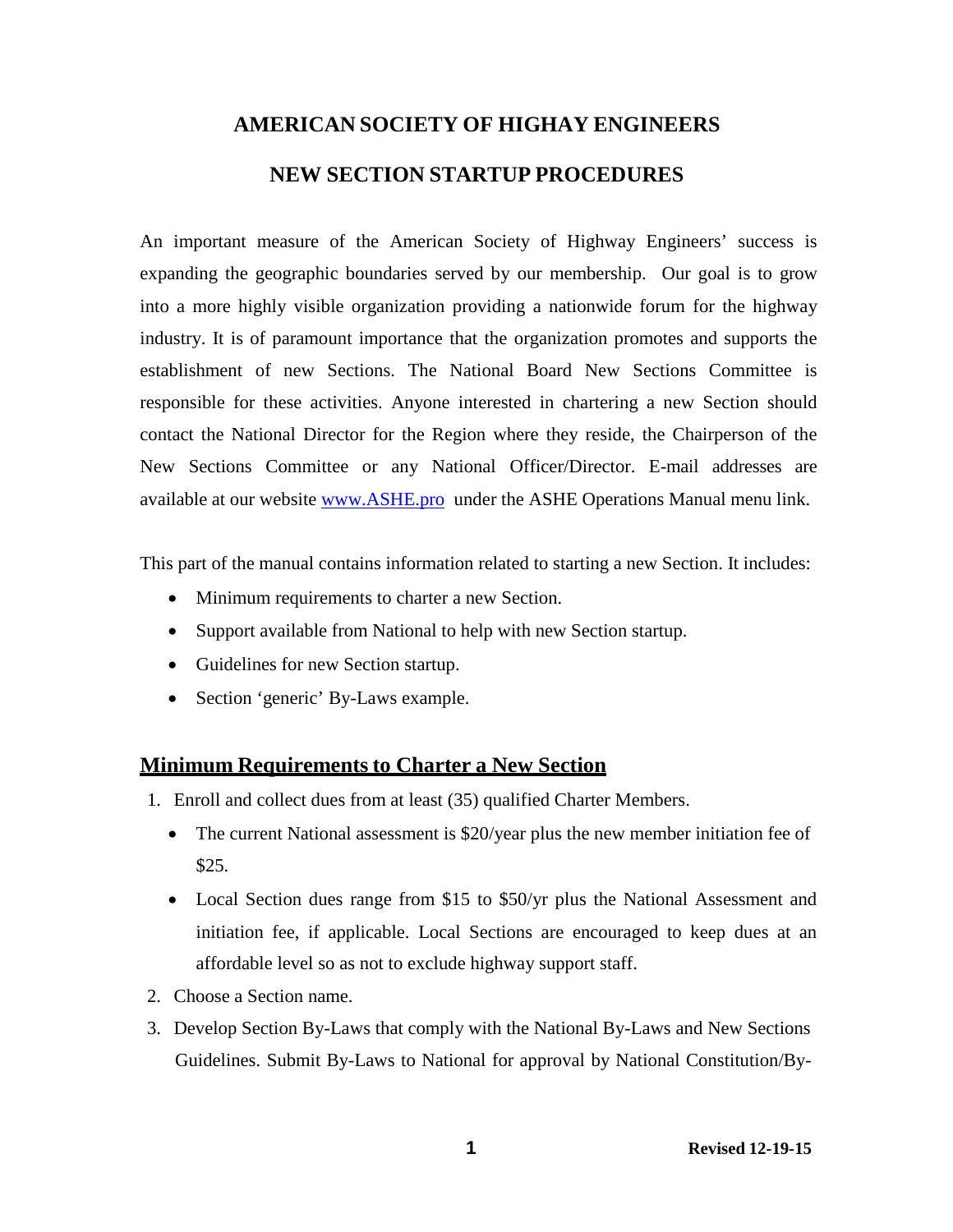Laws Committee within six months of the date that the Section is chartered. *(Example included in this write up.)*

- 4. Submit the name of the Section, the names and contact information for the Charter Members and dues to the National Secretary.
- 5. The Section Treasurer is responsible for Section funds, their receipts, safekeeping and disbursement. All Section bank accounts, including investment and special events accounts, must be managed by and are the responsibility of the Section Treasurer. Each Section is to acquire a FIN, Federal Identification Number, or sometimes referred to as EIN or TIN for IRS purposes. This may be obtained by completing Form SS-4, which is available at financial institutes or via internet.

This account should be listed as the American Society of Highway Engineers (Region or Section) Name. This number must be provided to the National Treasurer for his/her records.

#### **Support Available From National to Help the New Section Get Started**

- 1. Identify a core group of locals interested in forming a new Section, help organize kick-off meeting(s) and help plan member recruitment.
- 2. Provide handout material for use in recruitment.
- 3. Provide limited financial support for kickoff meeting(s) All National costs are to be pre-approved by the New Sections Chairperson and are not to exceed onehalf the daily Federal Per Diem Rate for that location per attendee and not to exceed a maximum of twenty times the daily Federal Per Diem Rate for all meetings related to a new Section startup.
- 4. Fund the cost of sending National representative(s) to kick-off meetings to promote the organization, make presentations and answer questions.
- 5. Advance (loan) up to \$300.00 to establish seed money for new Section treasury.
- 6. National President (or designated representative) attends a meeting of the new Section to present Charter.
- 7. Provide ongoing support related to Section organization, recruitment and operation.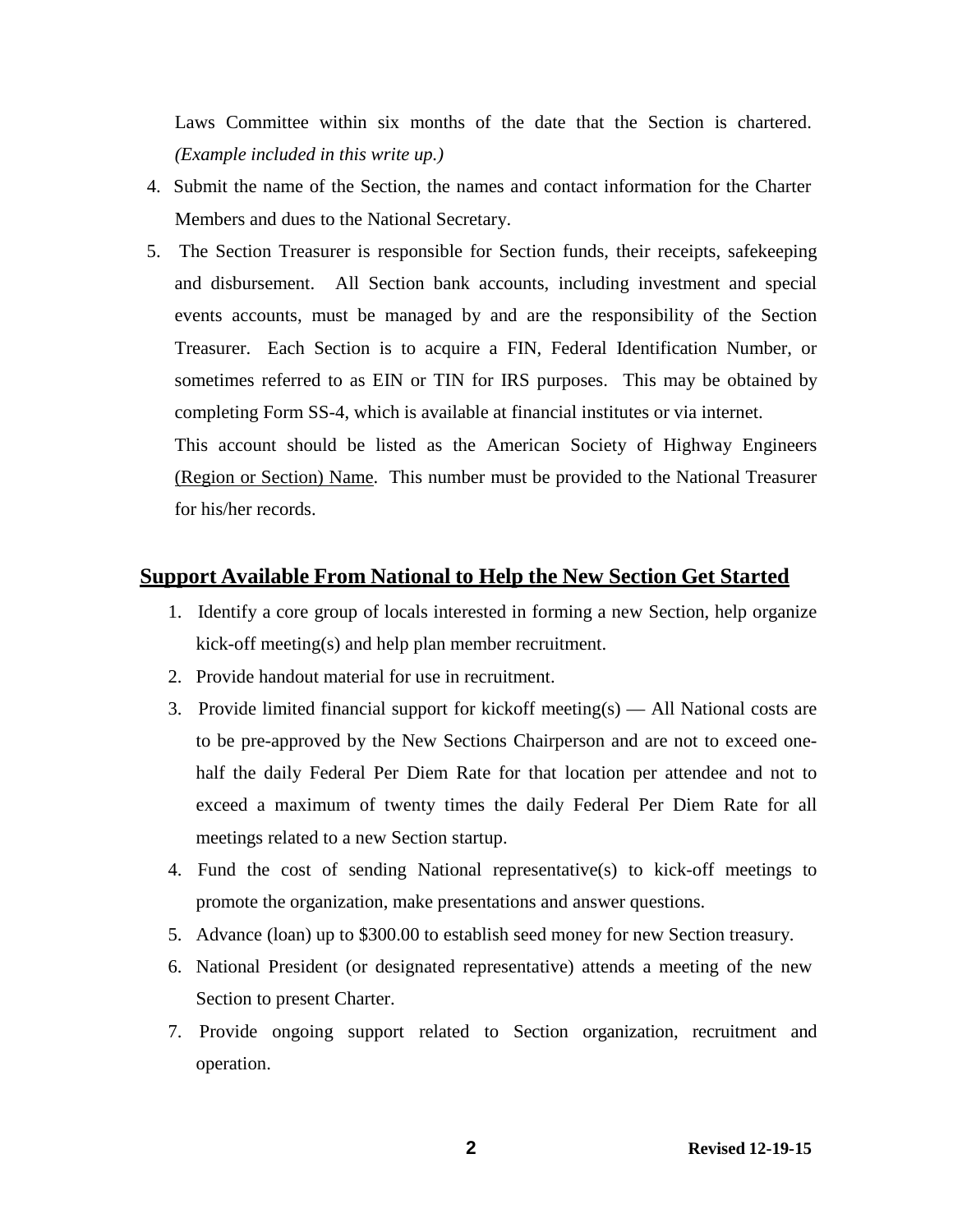# **Guidelines for New Section Startup**

Assuming that the minimum requirements as contained in the By-Laws and New Sections Guidelines are met, there is no rigid procedure that must be followed in recruiting members of a new Section of the American Society of Highway Engineers. Ideally, there is adequate local support to recruit the required members with guidance from National. The objective is to expand the organization while maintaining an affordable dues structure.

New Section cultivation is important and support from throughout the organization is necessary to sustain a healthy growth rate. The level of support required to Charter a particular new Section is governed by the geographical growth strategy and the local initiative. Of the many alternatives for locating new Sections, one location rises to the top of the list. Typically, this process is initiated by one of the following two scenarios:

- 1. Someone involved in the highway industry (often this person was a member in the past) contacts the organization with interest in starting a new Section in a location where they reside, which does not currently have a Section; or
- 2. The New Sections Committee explores interest in a high priority location based on the organization's growth strategy.

The primary difference is that, in the first, a local champion is already in place. The second involves researching the local highway organizations and making contacts to identify a champion and/or core group. It is desirable to also identify existing members, who have special knowledge and contacts in the target location, and involve them in the recruitment process. The objective is to:

- Identify a local core group.
- Organize the core group.
- Assist the core group in recruiting Charter members.

The new Section initiative often involves a local core group meeting where someone from the New Sections Committee provides information about the organization.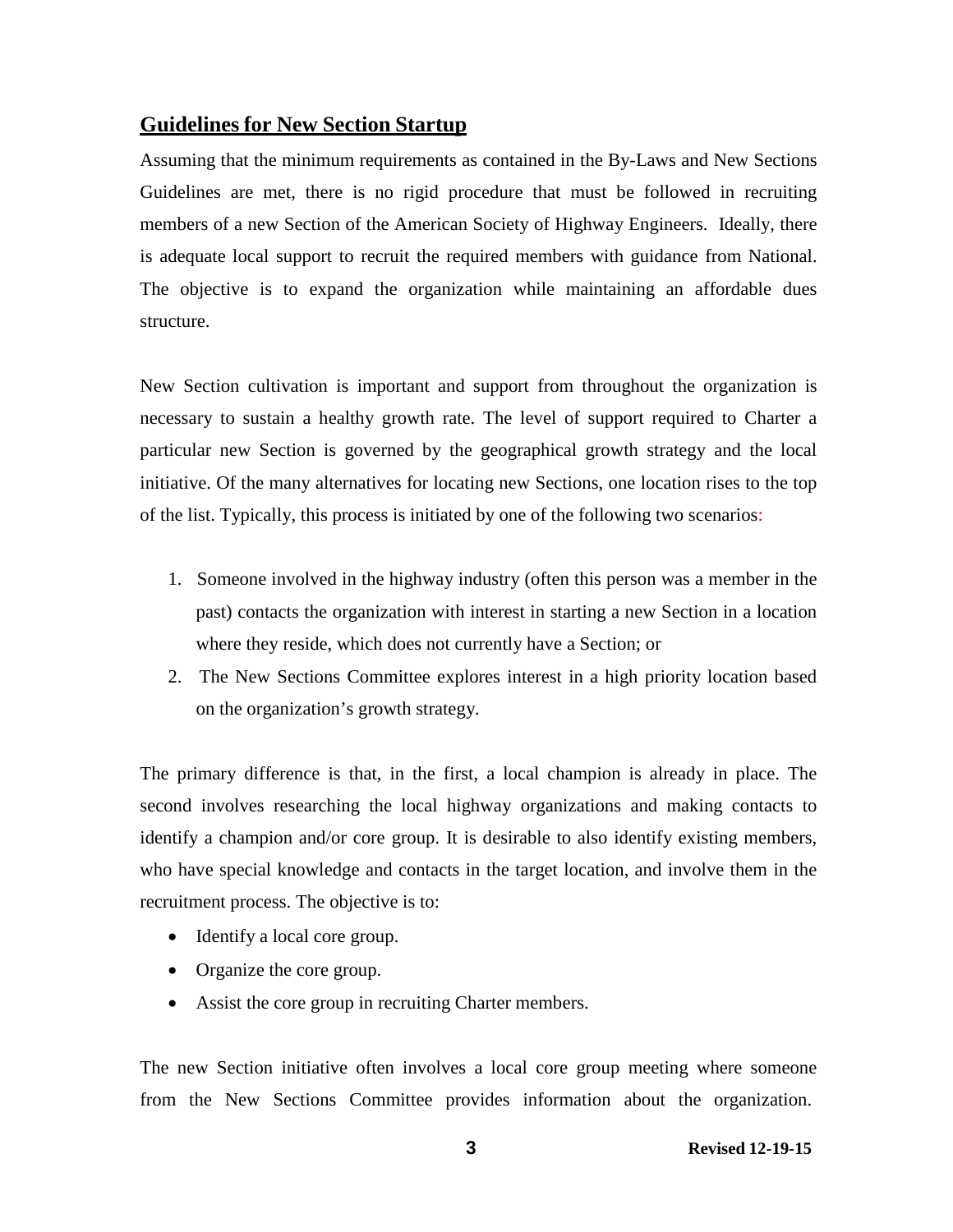Occasionally more than one meeting is necessary. It is important to prepare properly for this meeting.

The success of the new Section is directly related to the commitment and leadership of core group participants. It is better to have one representative each, from several organizations, than several representatives from one organization. It is also better to have balanced representation between public agencies, consultants, contractors and suppliers. Ideally, 10 to 15 high-profile local highway industry representatives attend the core group meeting. Twice that number may have been invited. In areas with fewer highway organizations a smaller group may be adequate.

The core group meeting could include a reception with finger-food, a lunch, a dinner or just a meeting. It may be held in the conference room of a local organization or a private area reserved in a local restaurant. The agenda should include the following:

- Social time where attendees are welcomed, provided nametags and contact information is collected.
- Power Point Presentation, "Who Are We".
- Open discussion of interest in establishing a local Section.
- Show-of-hands indicating support.
- Nominate/volunteer and approve an organizing committee with leader.
- Outline the Charter requirements.
- Distribute contact information to attendees.
- Set a follow-up core group meeting date.

The primary job of the core group is to establish the new Section. After the Section is chartered, officers are elected by the membership. Core group tasks include: establish local dues, sign-up members, establish treasury, solicit sponsorships from local highway employers and plan kickoff meeting. Much of the planning coordination among the core group is accomplished by e-mail or telephone.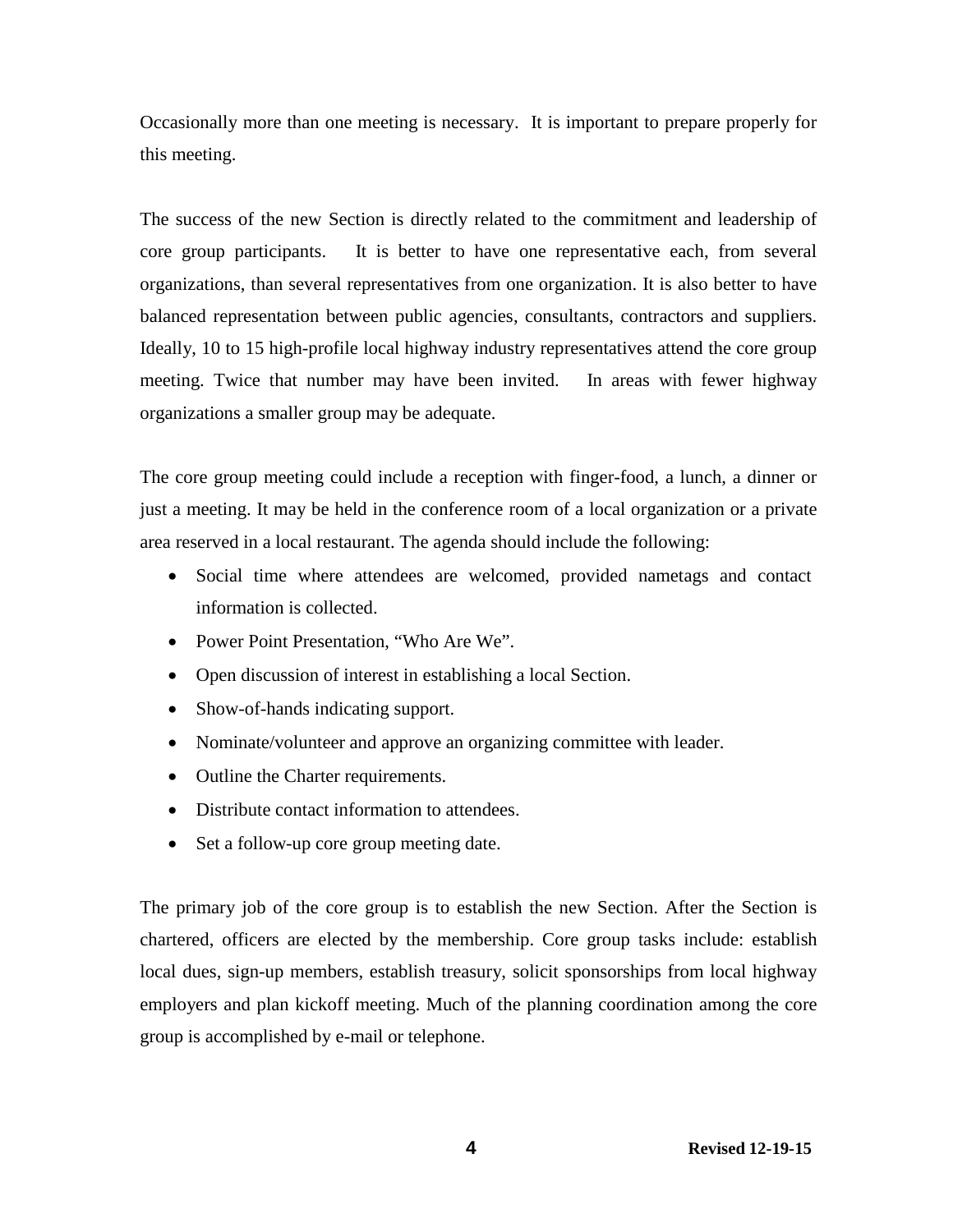An electronic version of the ASHE Membership Application is available through the National Website at [www.ASHE.pro](http://www.ashe.pro/) and clicking on ASHE Operations Manual. It can be customized with the new Section name, dues and mailing address. Applications should not be accepted without the appropriate dues, which are collected by the core group and administered by their designated Treasurer. The logo is also available for use on correspondence and will be provided to you by the National Public Relations Committee Chair. National Assessment and the new member initiation fee must be included with the initial request to the National Secretary for a New Section Charter. Local dues are retained for Section expenses. The amount of the local dues is initially established by the core group. Traditionally, the organization strives to keep dues affordable for all levels of highway industry employees.

"New member sign-up" begins immediately. Each member of the core group should handout applications to business associates. Having a list of pre-signed Charter members can be a very persuasive recruitment tool.

# **Kickoff Meeting**

Before applying for a Charter, most new Sections have at least one general (kickoff) meeting open to everyone in the local highway industry. The focus of this meeting is to attract Charter Members. It should be carefully planned and promoted to reflect a positive professional image. RSVP is an important consideration, particularly, if a sit-down meal is planned.

# **Target Attendees**

Membership is open to anyone employed in the highway industry. It is not necessary to be an engineer; nor is it necessary to be a college graduate. Prospective members are best identified by their employers or their membership in other highway related organizations. Examples include:

- Governmental Agencies Federal, State, Local
- Contractors and Contractor Associations
- Consultants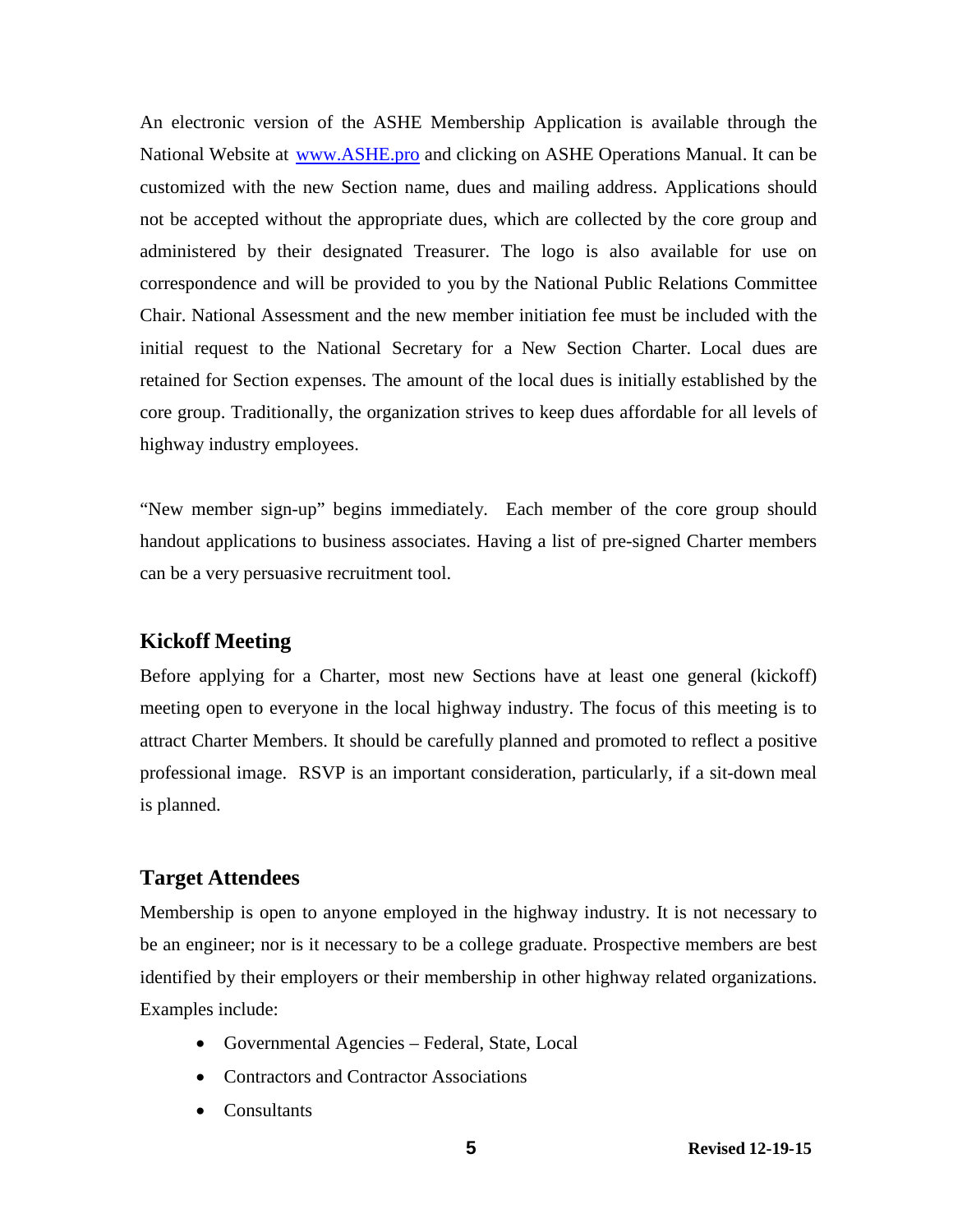- Engineering Societies
- Public Works Associations
- Individual Referrals
- Suppliers/Producers/Manufacturers
- Utilities
- Local Universities

# **Publicity**

Options for publicizing the kickoff meeting include:

- Mail invitations (refer to Sample A) to target attendees.
- Identify a key individual in each of the local highway businesses/agencies to promote the meeting, sign up new members and/or provide a list of candidates.
- Develop a telephone tree to call target attendees.
- Place posters in appropriate places.
- Use e-mail (with link to National and local website) to promote the meeting.
- Place notice in local newspaper, professional magazines, newsletters, radio, TV, etc.

# **Program**

The program should be planned to attract target members. Program suggestions include all of the following:

- Provide free or low priced beverages, meal, and/or finger foods.
- Schedule time to socialize (the ASHE Exhibit Booth might be setup).
- Have a prominent highway related speaker, such as Commissioner.
- Provide a presentation on membership benefits (limited Charter Member opportunity).
- Have Membership Applications and other promotional material, such as copies of the scanner, ASHE History, annual conference programs and brochures available.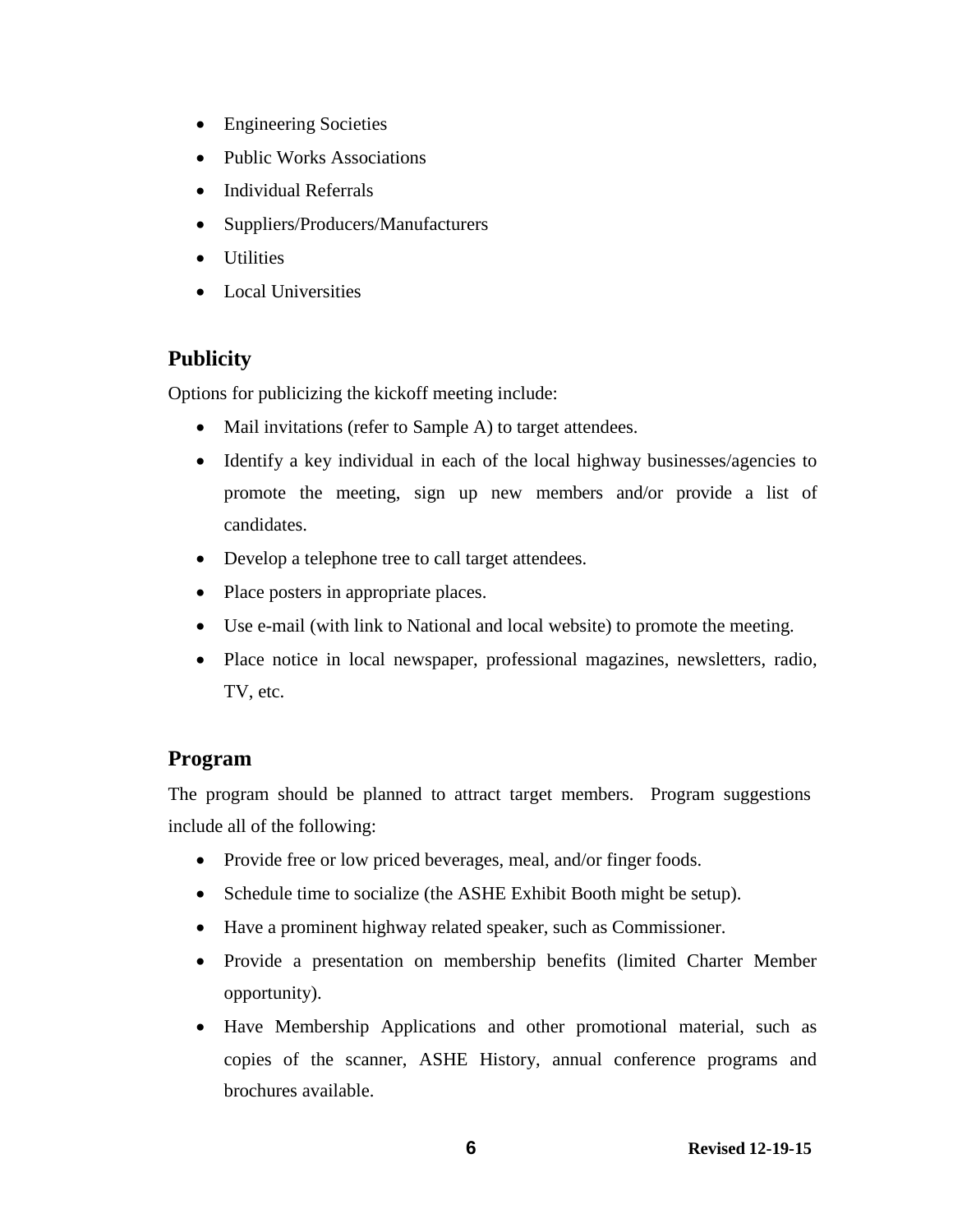- Conduct a brief business meeting (by core group leader) that consists of:
	- Present/approve a slate of Interim Officers and Board Members including: President,  $1<sup>st</sup>$  and  $2<sup>nd</sup>$  Vice-Presidents, Secretary, Treasurer and a minimum of three Directors.
	- Announce the proposed Section name.
	- Discuss the format and frequency of future meetings.
	- Announce date and location of next meeting.

# **Location**

The meeting location should be convenient to the target membership. It is strongly recommended that the following issues be considered in selecting the meeting site:

- Dose the appearance, service and food quality of the facility project the appropriate image for the target members?
- Will the group be separated from other clientele?
- Is there adequate meeting and parking space?
- Can an affordable price be negotiated? The fact that this could be the regular meeting site should provide negotiating leverage.

# **Funding**

The funds required to pay kickoff-meeting expenses may be obtained from one, or more, of the following sources:

- Some groups are very successful in soliciting sponsorships from local highway firms, who are recognized at the meeting and in the promotional material. The core group members may be employed by potential sponsors. While sponsorship is not uncommon, it must be considered based on the public agency policy/perception related to employees attending events funded in this manner.
- The core group is in the best position to decide if it is acceptable to charge a nominal price to help with part of the meeting costs. A small advance fee from RSVP responders may also be helpful to ensure that they actually attend.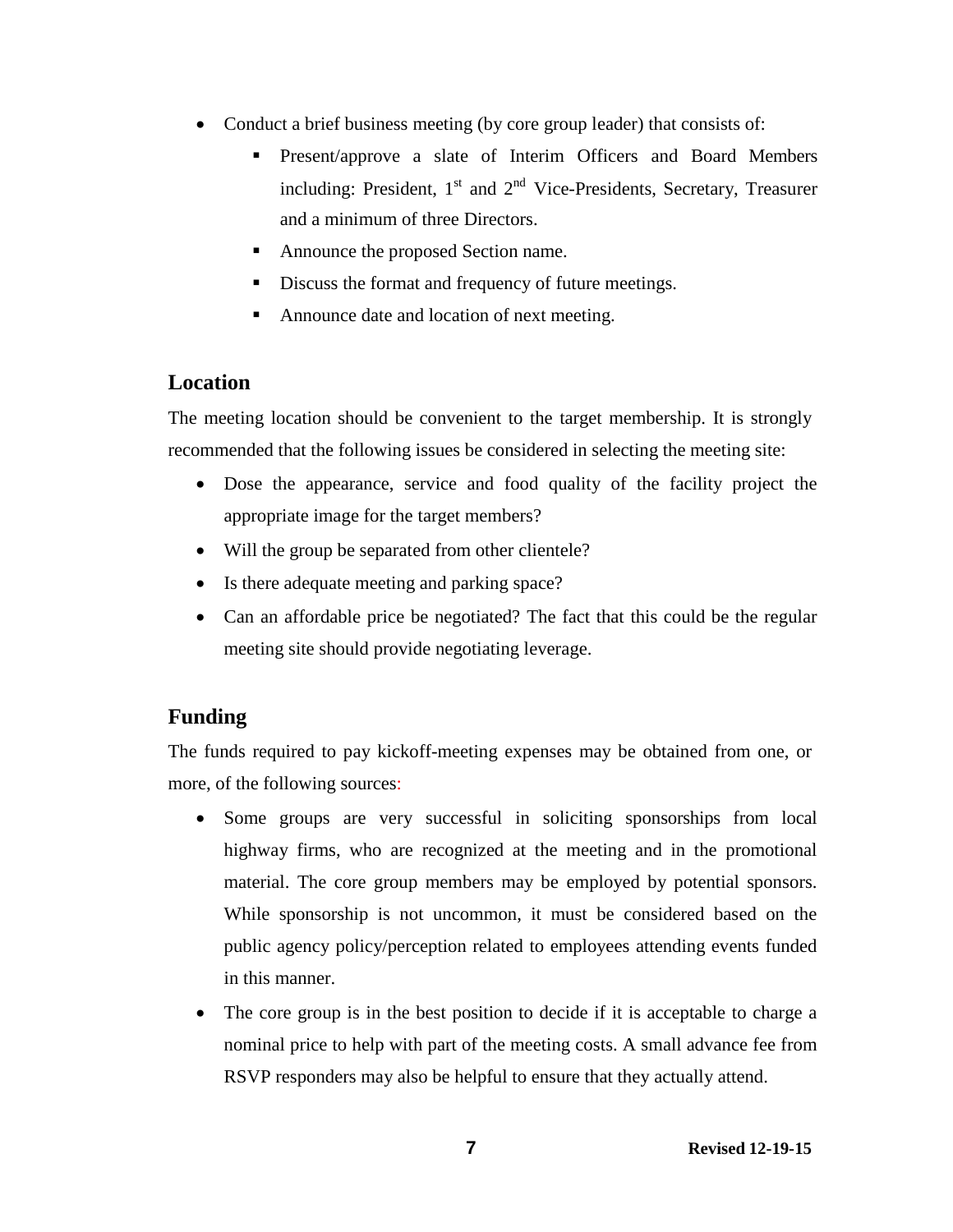• Limited funding may be requested from National through the New Sections Chairperson.

The National New Sections Committee, and National Director for the Region, should be kept informed of the core group progress. A designated representative of the Committee will be available to provide assistance or advice. A representative will attend the kickoff meeting, make a presentation, and answer questions related to the organization.

When minimum of (35) members have joined and applications duly processed, a New Section Charter can be requested from the National Secretary. The applications, after being approved by National, are returned to the local Section for a permanent record. It requires approximately three months for the National Secretary to process the Charter. The Charter is formally presented to the new Section, by the current National President or a designated representative. The Charter should include the name of each member at the time the Charter was presented.

Members of the core group are good candidates for the first slate of officers; however, others should also be considered to achieve the most qualified and diversified group. The newly elected interim officers replace the core group in planning future activities. It is important that each board member becomes familiar with the National Constitution and By-Laws and the duties of their office. Section By-Laws should be developed and presented to the membership for approval. Section By-Laws must be submitted to the National Constitution and By-Laws Committee for review and approval within six months of the Chartering date.

Chairpersons should be selected for the following committees:

- ♦ Public Relations ♦ Auditing
- ♦ Constitution and By-Laws ♦ Nominating
- $\bullet$  Ethics and Practices  $\bullet$  Technical
- 
- ♦ Membership
- 
- 
- 
- ♦ Budget ♦ Program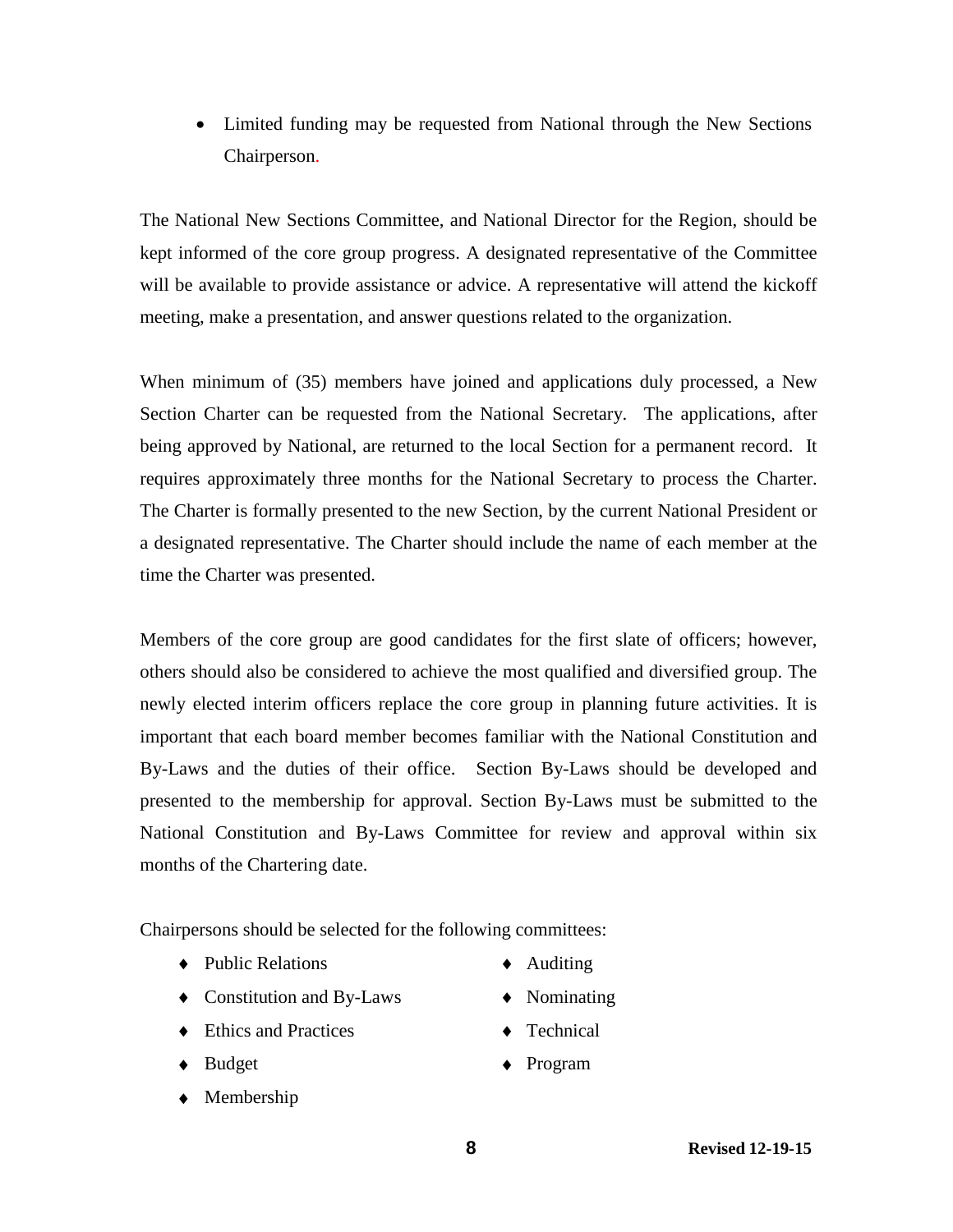A Regional Director must be designated to provide liaison with the National Director for the Region. While Board Members may chair committees, it is desirable to get other members involved as much as possible. The name, mailing address, employer, telephone numbers and e-mail address of all Committee Chairs is to be sent to the National Secretary.

Active committees are of major importance to the success of the Section. A questionnaire may be distributed to the members to stimulate participation. It is suggested that every member be assigned to a committee, particularly new members when they join. For example, there is no limit to the size of the Membership Committee and each member should be empowered to recruit. Committee Chairs have the responsibility to get new members involved quickly.

A minimum of four Board of Director's Meetings should be held during each administrative year. Some Sections have monthly board meetings. Important parts of the Board Meetings are the reports of Committee Chairpersons, which should clearly outline or update the progress of each committee.

The Section Secretary and Treasurer have very important duties, which are listed in the ASHE Operations Manual (see Sections N and O). Ongoing duties of particular concern include: 1) Updating membership data, both locally and with National; 2) Invoicing, collecting and processing dues; 3) submitting required tax forms. An advance of \$300.00 may be requested from National, if needed, for initial Section expenses.

The Section Treasurer is responsible for Section funds, their receipts, safekeeping and disbursement. All Section bank accounts, including investment and special events accounts, must be managed by and are the responsibility of the Section Treasurer. Each Section is to acquire a FIN, Federal Identification Number, or sometimes referred to as EIN or TIN for IRS purposes. This may be obtained by completing Form SS-4, which is available at financial institutes or via internet. The account should be listed as the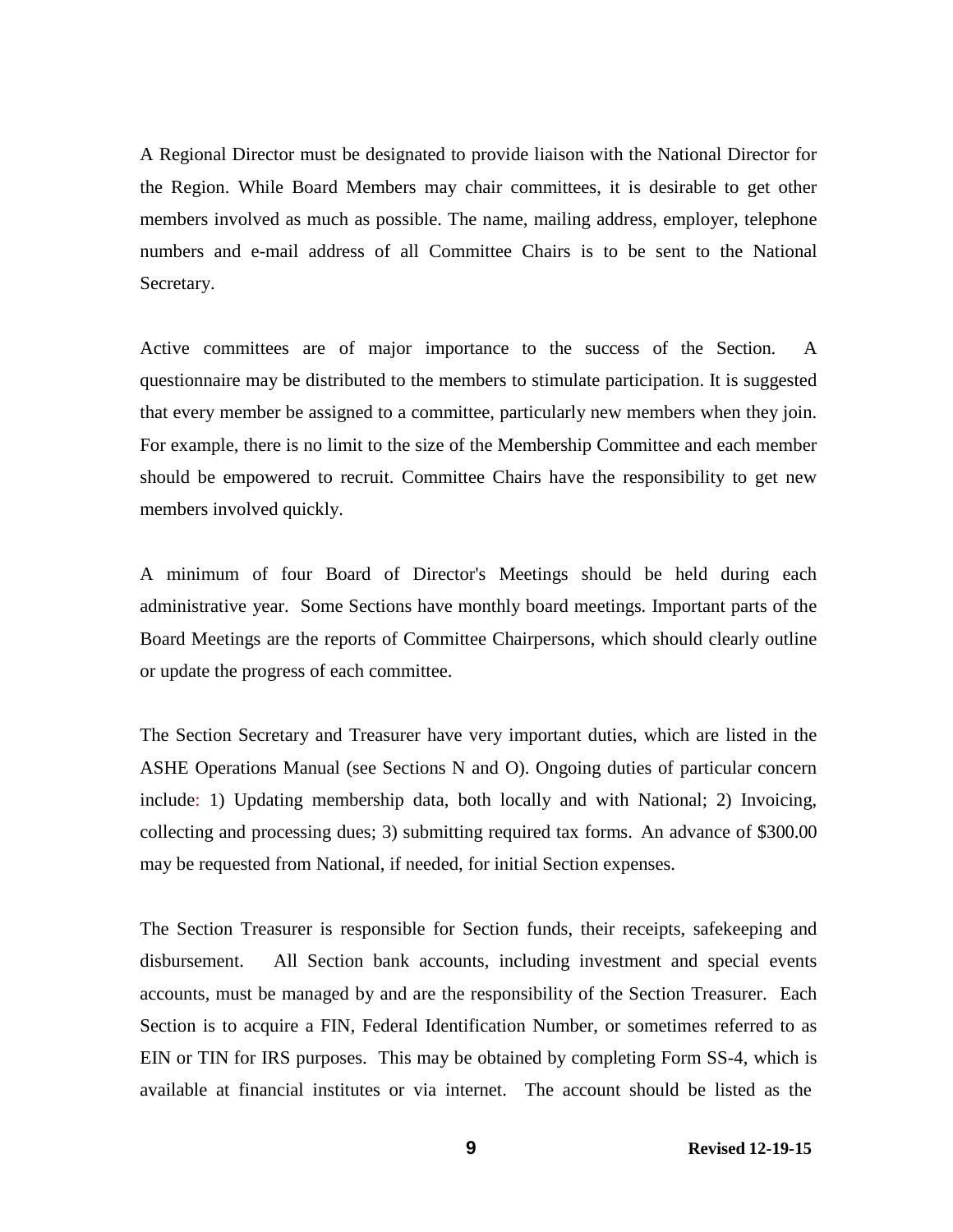American Society of Highway Engineers (Region or Section) Name. **The account information must be provided to the National Treasurer and National Secretary for National's records. A minimum of two officers (one being the Treasurer) should register their signatures so that check writing can be facilitated easily. Checks issued by Sections must have two Section Officer's signature.**

Some Sections encourage the Secretary and Treasurer to remain in their respective office for multiple years, which helps to maintain continuity in the Section. Continuity in the mailing address also minimizes problems related to the use of outdated addresses on blank applications or other correspondence. **It is strongly recommended that a P.O. Box or routine address for mailing be established for all Section correspondence.**

Applications are to be processed by the Membership Committee and reviewed for qualification and for the proper membership classification. If acceptable, they are sent to National for final approval, along with the required fee.

A member whose dues become four months in arrears shall lose the right to vote and to receive publications normally furnished without special charge to members in good standing. If said member pays their dues after said four months, but less than twelve months after being due, the member may be reinstated without penalty. Any member whose dues become twelve months in arrears shall forfeit membership in the Society and will be dropped from the membership and notification immediately sent to the National Secretary.

The Interim Officers, approved at the kickoff meeting, normally serve the remaining portion of the first year, which ends in June. In subsequent years a Nominating Committee, Chaired by the Past President, is appointed by the Board in February. New officers are elected and installed to assume duties before June. The installation of officers should be a brief ceremony, as described in the Appendix of the Section Operating Manual, which can be altered to accommodate the wishes of the Section. **It is very important that officer's names, mailing addresses, employer, phone/numbers, and**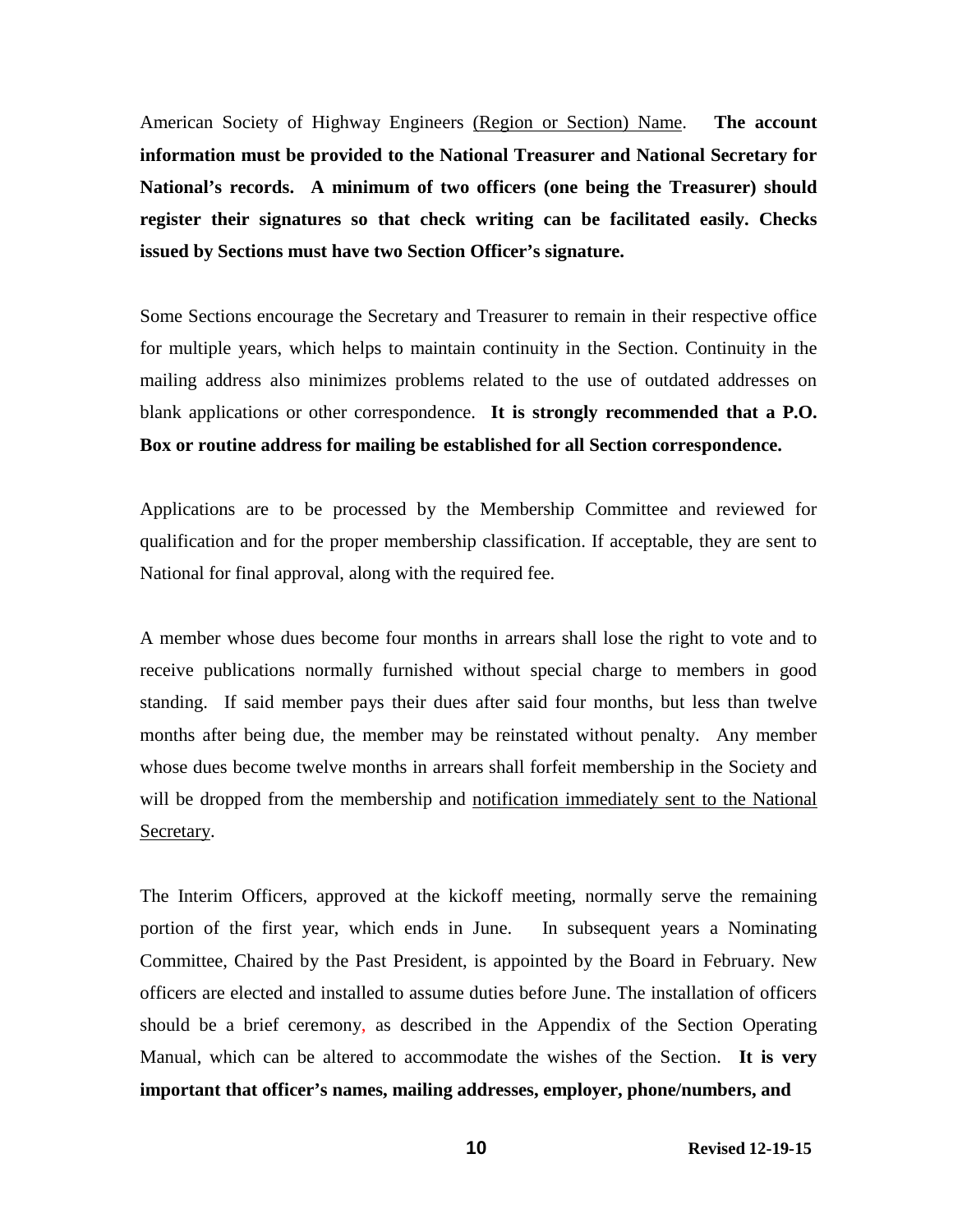**e-mail addresses are properly registered with the National Secretary by June 15 of each year.** The Board of Directors and Committees should be comprised of a good cross section of the highway industry. Committee Meetings and Board Meetings should be both productive and enjoyable for those attending.

Regular monthly meetings should begin as soon as possible after the original organizational meeting. The early meetings (first and second at least) present an opportunity to further promote the society and to distribute Membership Applications to prospective members. Interesting programs should be arranged for all meetings, but especially for the first few occasions to appeal to prospective members and generate maximum interest in attending and joining. A regular meeting each month is recommended (with a minimum of six) and is an important factor in maintaining the needed momentum. Refer to Sample B for sample regular meeting notice.

Program content and quality is the responsibility of the Program Committee in concert with the Board. It is important that meeting dates be established in advance, so the Committee has time to contact speakers and the members can reserve this time on their calendars. Speakers should be selected based on presentation skills, as well as the timeliness of highway related topic. Programs should be varied to appeal to the full cross section of the membership. The Appendix of the ASHE Operations Manual contains a listing of typical Section programs.

**New Sections are required to submit the following to the National Secretary:**

- **Original Membership Applications of all new members, along with checks to cover National assessment and initiation fees.**
- **Names, titles, mailing addresses, employer, home/work/fax numbers and email addresses of all officers, members of the Board of Directors and Regional Director. Note: Members may also update their personal information via our National Website [www.ASHE.pro a](http://www.ashe.pro/)nd the information in turn will be directed to the Section Secretary and National Secretary.**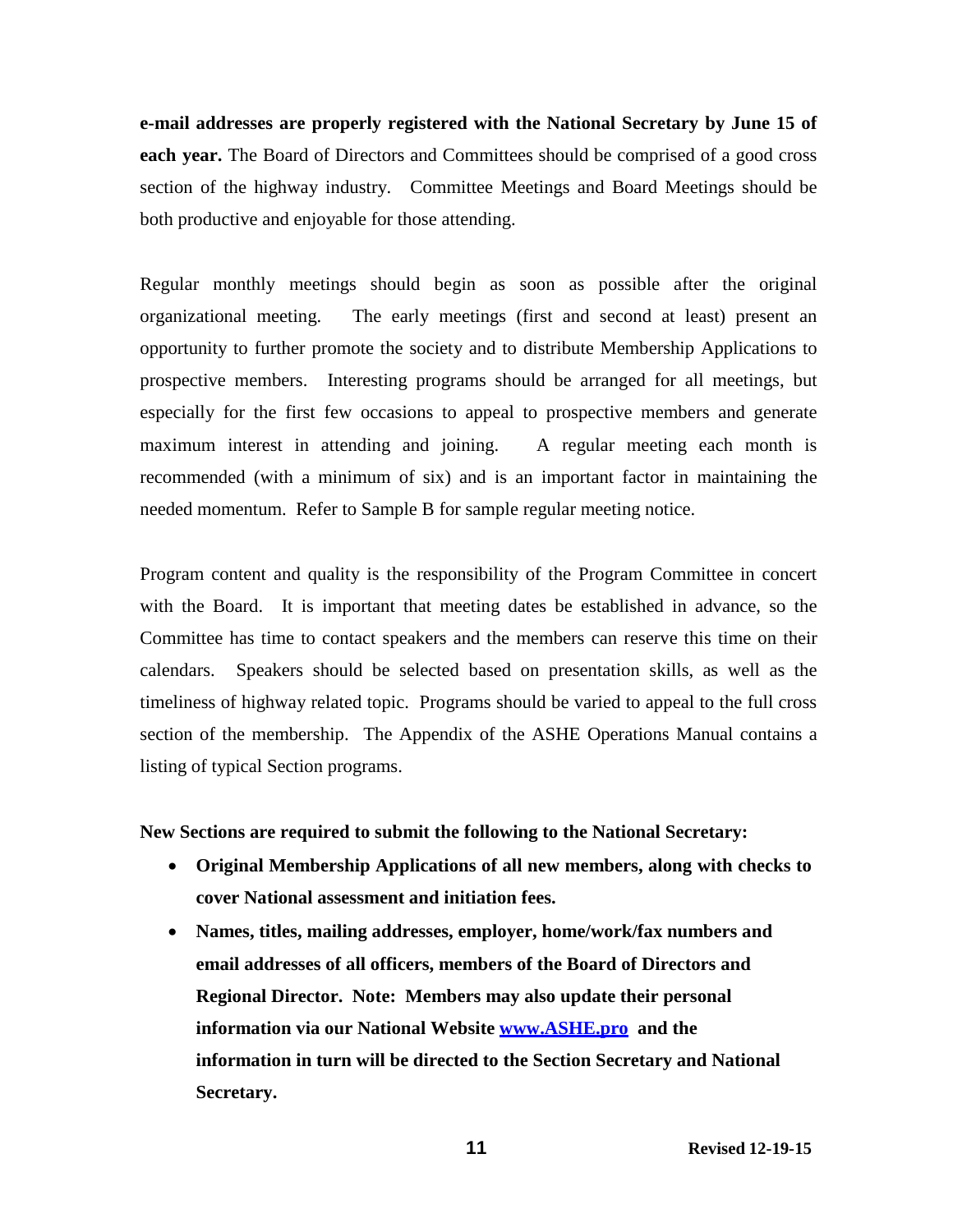• **Any address change for members should be submitted to the National Secretary as soon as possible.**

*Note: Members may also update their personal information via our National Website [www.ashe.pro](http://www.ashe.pro/) under the Member link and the information in turn will be directed to the Section Secretary and National Secretary.*

• **Tax Identification Number (TIN)**

National furnishes a supply of tools to promote the Society and foster growth:

- Advancement of \$300.00 for Initial Expenses (Required being paid back to National over Three Years).
- Past Section President's Pin (\$60 Cost to the Section)
- National Secretary orders Section Banner
- Member Lapel Pins
- Society Certificates of Membership

The lapel pins and certificates are returned to the Sections by the National Secretary with approved applications.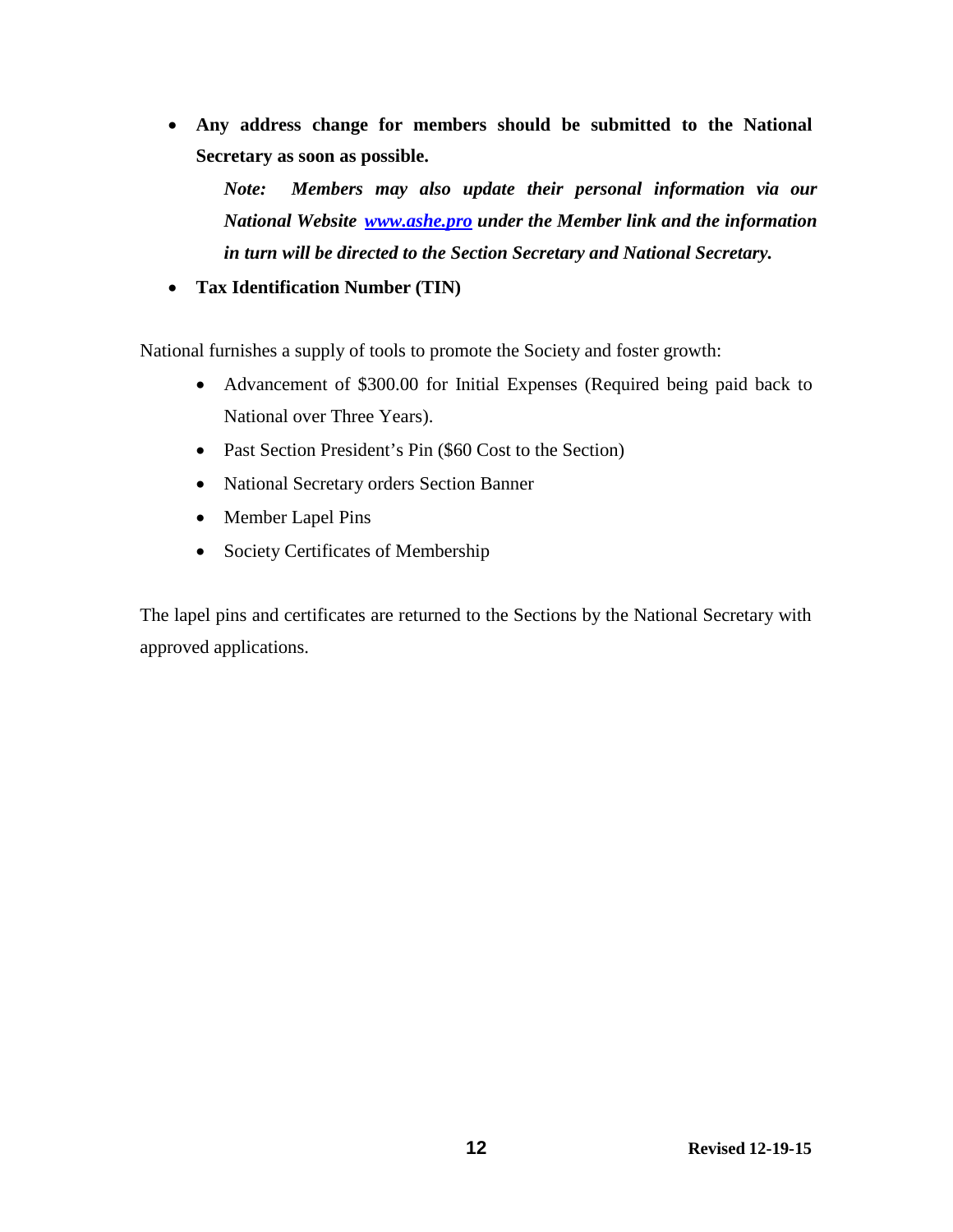

# **SAMPLE "A" (Invitation Letter)** (SECTION NAME) **Section American Society of Highway Engineers**

#### **(To All Prospective Members)**

Re: Organization Meeting

Dear Gentlemen/Ladies:

This letter is your invitation to a meeting designed as an introduction to the American Society of Highway Engineers (ASHE). The purpose of this meeting is to facilitate the organization of the new Section of this Society.

Anyone who is employed in any facet of the highway industry, whether it is in design, construction, maintenance, material supply, consultant, utilities, or any other aspect, is eligible to join this organization. Our mission statement is, "To provide a forum for members and partners of the highway industry to promote a safe, efficient and sustainable highway system through education, innovation and fellowship."

Future meetings of our Section will be held at regular intervals to be determined by officers elected by the membership. The meetings are intended to provide a program of real value in the technology of the industry. Some may be social in nature. All of the meetings, however, will extend an opportunity to network with other people in your field and to discuss topics of mutual interest.

This organizational meeting is free of charge and will be held (date-time-location). Social hour at (time) with dinner being served at (time). You and your fellow workers, who meet the above qualifications, are cordially invited with no obligation with respect to future membership.

Please complete the attached reservation form and return by (date). If you have any questions concerning the American Society of Highway Engineers or the organization meeting, please contact (name and contact information).

Yours sincerely,

(Organization Committee Chairperson)

attachment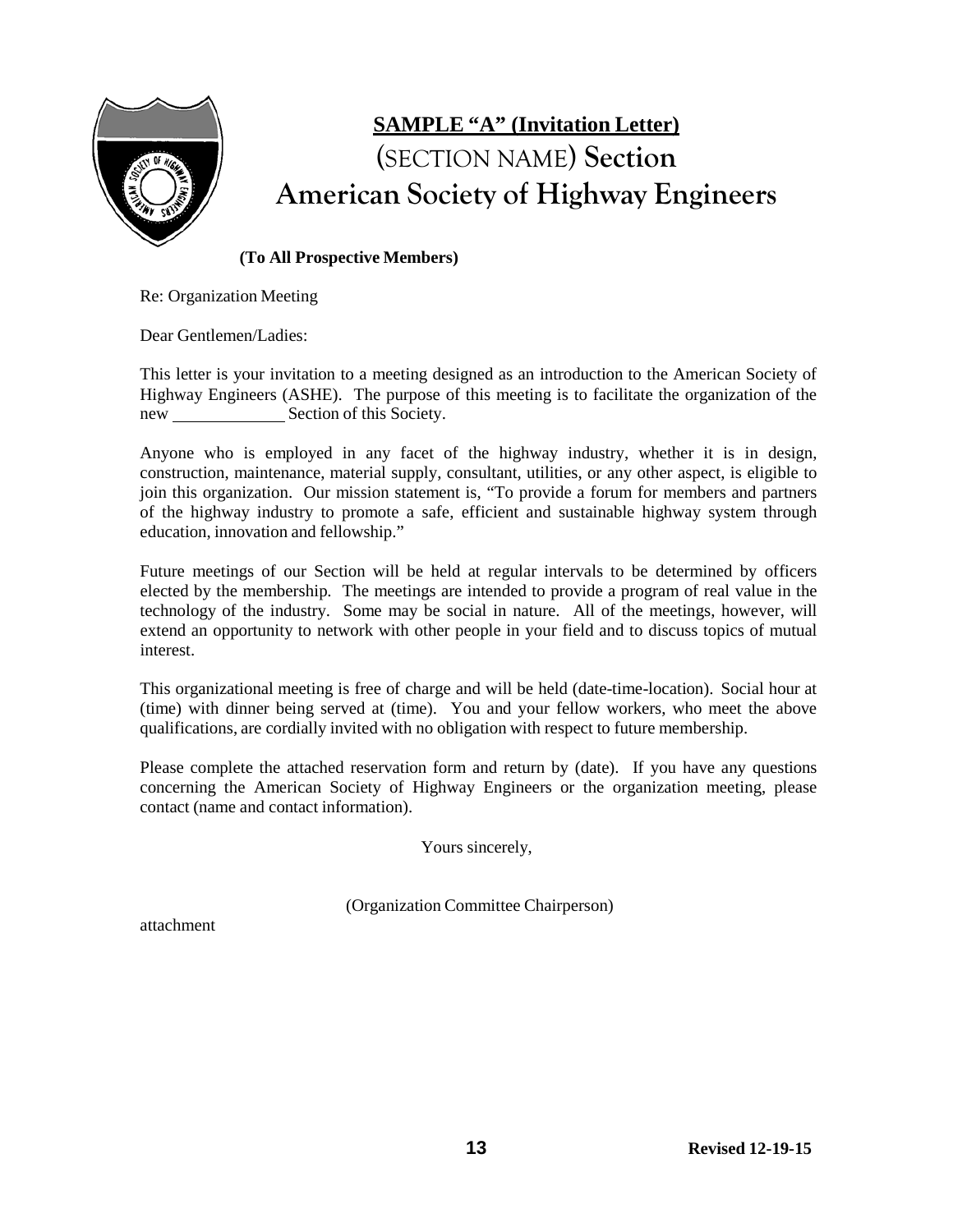|                | <b>SAMPLE "B" (New Sections Regular Meeting Notice)</b><br>(SECTION NAME) Section<br><b>American Society of Highway Engineers</b><br><b>Meeting Notice</b> |
|----------------|------------------------------------------------------------------------------------------------------------------------------------------------------------|
| <b>DATE</b>    |                                                                                                                                                            |
| <b>PLACE</b>   |                                                                                                                                                            |
| <b>HOST</b>    |                                                                                                                                                            |
| <b>TIME</b>    |                                                                                                                                                            |
| <b>MENU</b>    |                                                                                                                                                            |
| <b>COST</b>    |                                                                                                                                                            |
| <b>PROGRAM</b> |                                                                                                                                                            |
|                | You Can Insert Items of Interest to the Members                                                                                                            |
|                |                                                                                                                                                            |

**RESERVATIONS FOR THE MEETING:** Reservation deadline is close of business on \_\_\_\_\_\_\_\_\_\_\_\_\_\_\_\_\_\_\_\_\_. Guests are welcome! Payment in advance would be appreciated. Reservations made and not honored will be invoiced. **Cancellations must**  be made by \_\_\_\_\_\_\_\_\_\_\_\_\_\_, in order to avoid being charged.

(Include Contact Name with Contact Information for reservation)

Number of Reservations (Send to Above Contact)Name(s)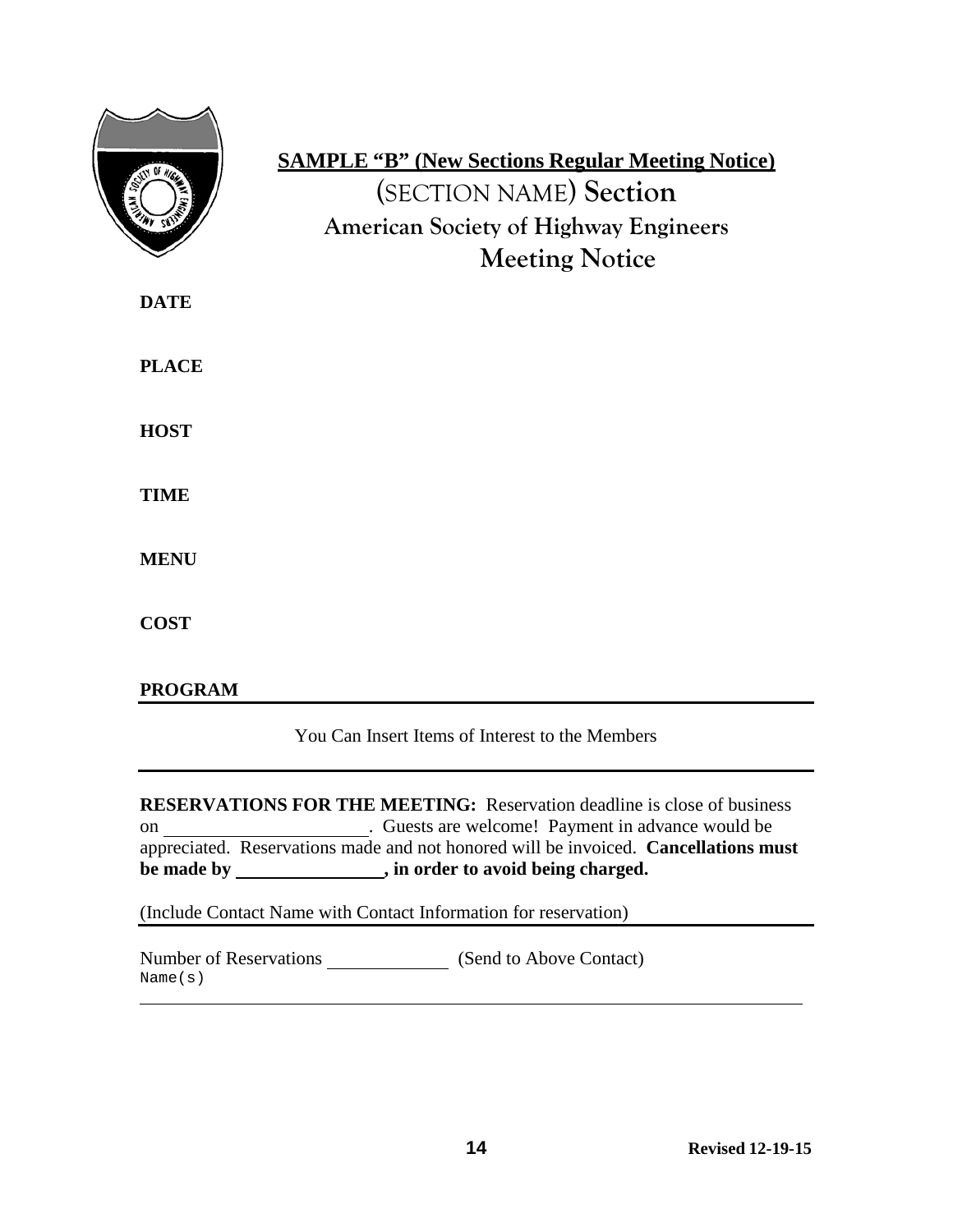## **Section 'Generic' By-Laws** (Example)

#### **BY-LAWS**

#### **of the SECTION**

## **OF THE AMERICAN SOCIETY OF HIGHWAY ENGINEERS**

#### **(Insert Month, Day, Year)**

#### **Preamble**

This organization is the Section of the American Society of Highway Engineers, and as such, is subject to Constitution and By-Laws of the American Society of Highway Engineers. Nothing in this document is intended to supersede that of the Society when in conflict.

#### **ARTICLE I - MEMBERSHIP**

Section 1 - The election to membership of all classes is entrusted to the National Board of Directors.

Section 2 - Any person desiring to become a member shall make written application to the Secretary of the Section. Such application shall be on the form and provide the information specified by the National Board of Directors and shall be accompanied by the current initiation fee and dues. The Secretary will cause the application to be reviewed by the Membership Committee and the Board of Directors. Upon receiving a favorable recommendation of the Board of Directors, the Secretary shall forward the application to the National Secretary for final certification of membership.

Section 3 - The Secretary shall notify the applicant of the action by the National Board of Directors.

Section 4 - A full time student in a university, college or technical school may apply to be a Student Member. The initiation fee and annual dues for student members may be different than other classes of members at the discretion of the Board.

Section 5 - The Section shall, at its' discretion, propose Honorary Members to the National Board of Directors by petition of not fewer than ten percent (10%) of the Section members. Election to the grade of Honorary Member shall be provided under Article II of the National Constitution.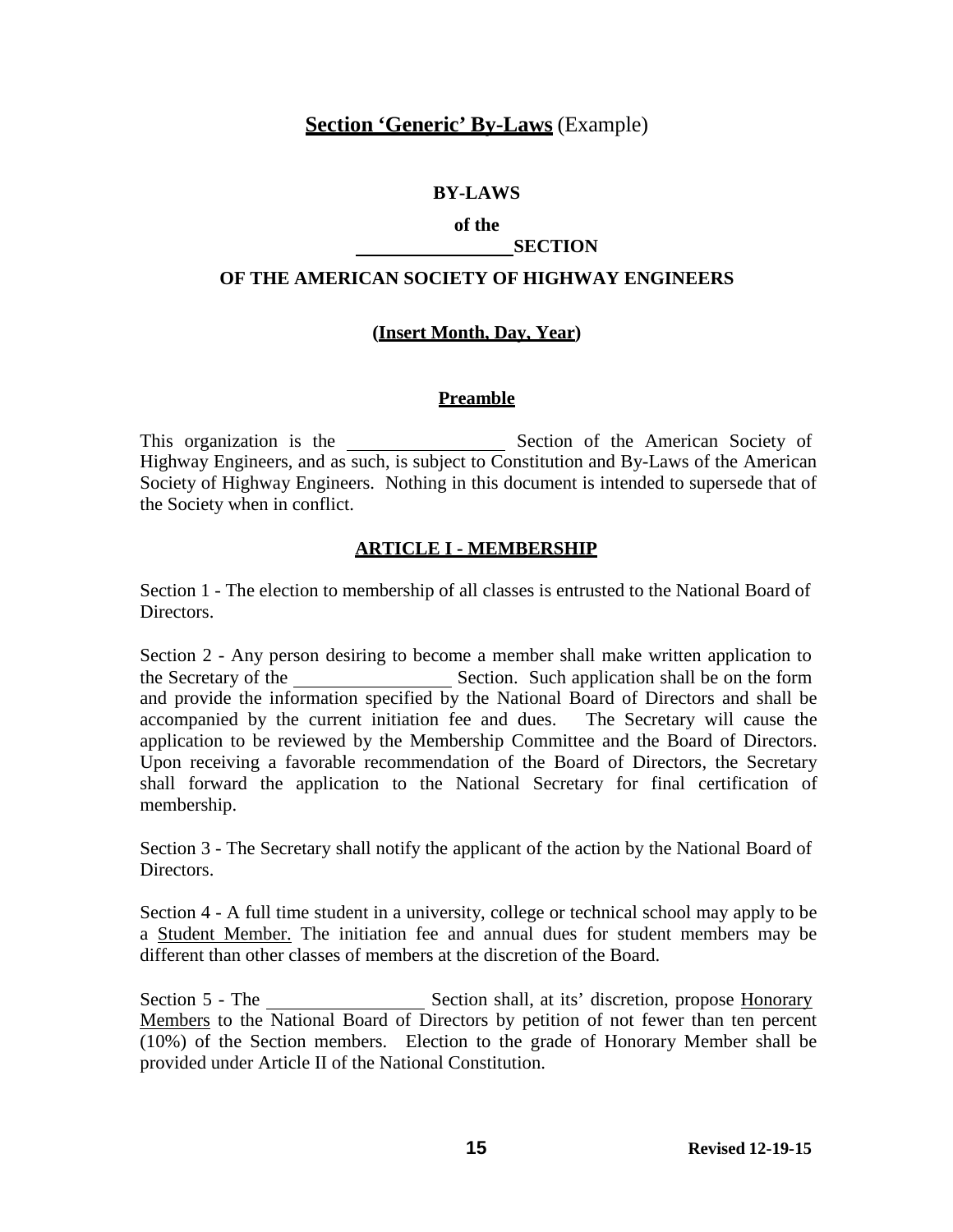Section 6 - The National Board, by affirmative vote of two-thirds, may suspend or expel a member for any violation of the National Constitution, these By-Laws, Code of Ethics, guidelines, or policies established by the National Board. A member whose suspension or expulsion is being considered shall be notified by the Section Secretary by registered mail, and shall be advised of the charges against them at least 30 days prior to the proposed date of suspension or expulsion. If the member so desires, he/she may submit a defense, either in person or in writing, which shall be considered by the Board of Directors. The Section Board shall then forward the defense along with their recommendation for further action to the National Board as part of the expulsion procedure. Any member against whom such action is taken may, upon written application, appeal to the National Board. Such written application must be presented within 30 days of notice of expulsion or it will not be considered. The action taken by the National Board shall be binding and final.

#### **ARTICLE II - DUES, FEES AND FINANCES**

Section 1 - The fiscal year shall be June 1 through May 31.

Section 2 - The annual dues shall be established by the Board of Directors for all classes of membership, payable as of June 1st. Said dues shall be inclusive of the annual assessment of the National Board of Directors authorized by Article IV, Section 3, of the Constitution.

Section 3 - An initiation fee, as established by the National Board of Directors, shall accompany each application for membership. This initiation fee is in addition to the annual dues.

Section 4 - A person admitted to membership prior to January 1st shall pay full annual dues. A person admitted to membership on or after January 1st shall pay one-half of the amount for the year admitted.

Section 5 - The Secretary shall mail a dues statement to each member by May 1st. The Secretary shall mail a delinquent notice to unpaid members on July 1st notifying them that those members whose dues are delinquent as of September 1st shall forfeit their voting rights.

Section 6 - A member whose dues are delinquent on November 1st shall forfeit membership in the Section. The Board of Directors shall review the accuracy of the list of delinquent members and take formal action to remove those listed from membership prior to December 1st.

#### **ARTICLE III - MANAGEMENT**

Section 1 - The Section shall be governed by the Board of Directors and the Executive Committee. The Board of Directors shall consist of the President, the  $1<sup>st</sup>$  and  $2<sup>nd</sup>$  Vice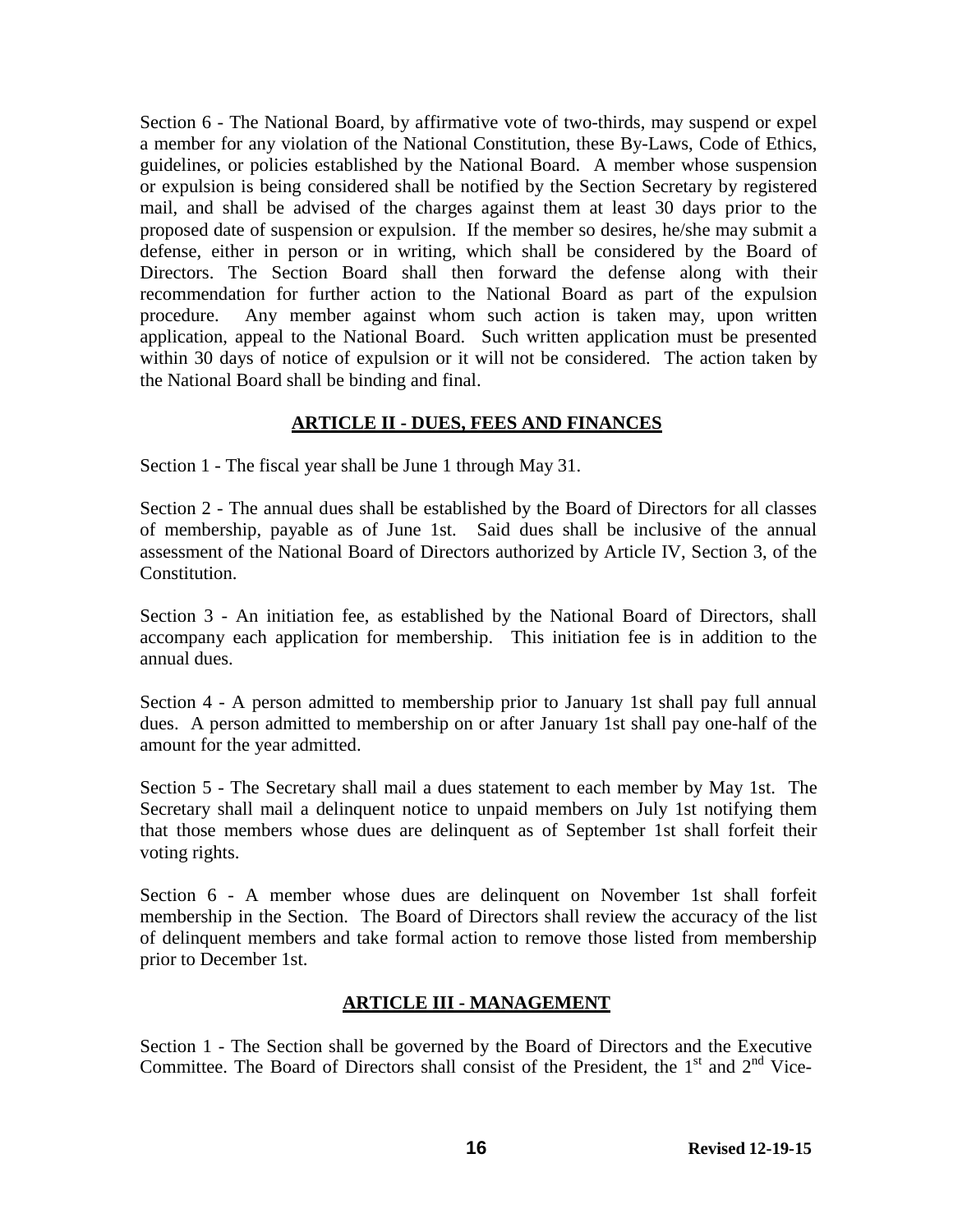Presidents, the Secretary, the Treasurer, the immediate Past-President, and at least 3 elected Directors.

Section 2 - The Board shall have charge of the technical, social interests and activities of the Section. It shall act in all matters concerning the business and financial interests of the Section and, in the discharge of its duties, shall have the power, within the limitations of the National Constitution and By-Laws, to execute any measures whatsoever which it deems necessary to further the interests of the Section.

Section 3 - Meetings of the Board of Directors shall be held at the direction of the President, but not less than twice each fiscal year. A meeting may also be called by agreement of three members of the Board. A majority of the members of the Board shall constitute a quorum.

Section 4 -The Executive Committee shall meet at the direction of the President. A majority of the members of the Committee shall constitute a quorum.

## **ARTICLE IV - OFFICERS**

Section 1 - The President, subject to approval of the Board of Directors, shall have supervision of the affairs of the Section, shall preside at meetings of the membership, Board of Directors, and the Executive Committee; shall make all committee appointments, and shall be an ex-officio member of all committees.

Section 2 - The First Vice-President shall preside at all meetings in the absence of the President, and

shall act as the Section's liaison representative to other technical associations or societies.

Section 3 - The Second Vice-President shall preside at all meetings in the absence of the President and First Vice-President.

Section 4 - The Secretary shall:

- 1) Under the direction of the President and the Board of Directors, act as executive officer of the Section.
- 2) Attend all meetings of the Section, the Board of Directors, and the Executive Committee and record the proceedings thereof.
- 3) Have custody of all official papers and records.
- 4) Conduct the correspondence of the Section and keep appropriate records of correspondence and minutes.
	- (a) Shall maintain the Section mailing address as adopted by the Board of Directors.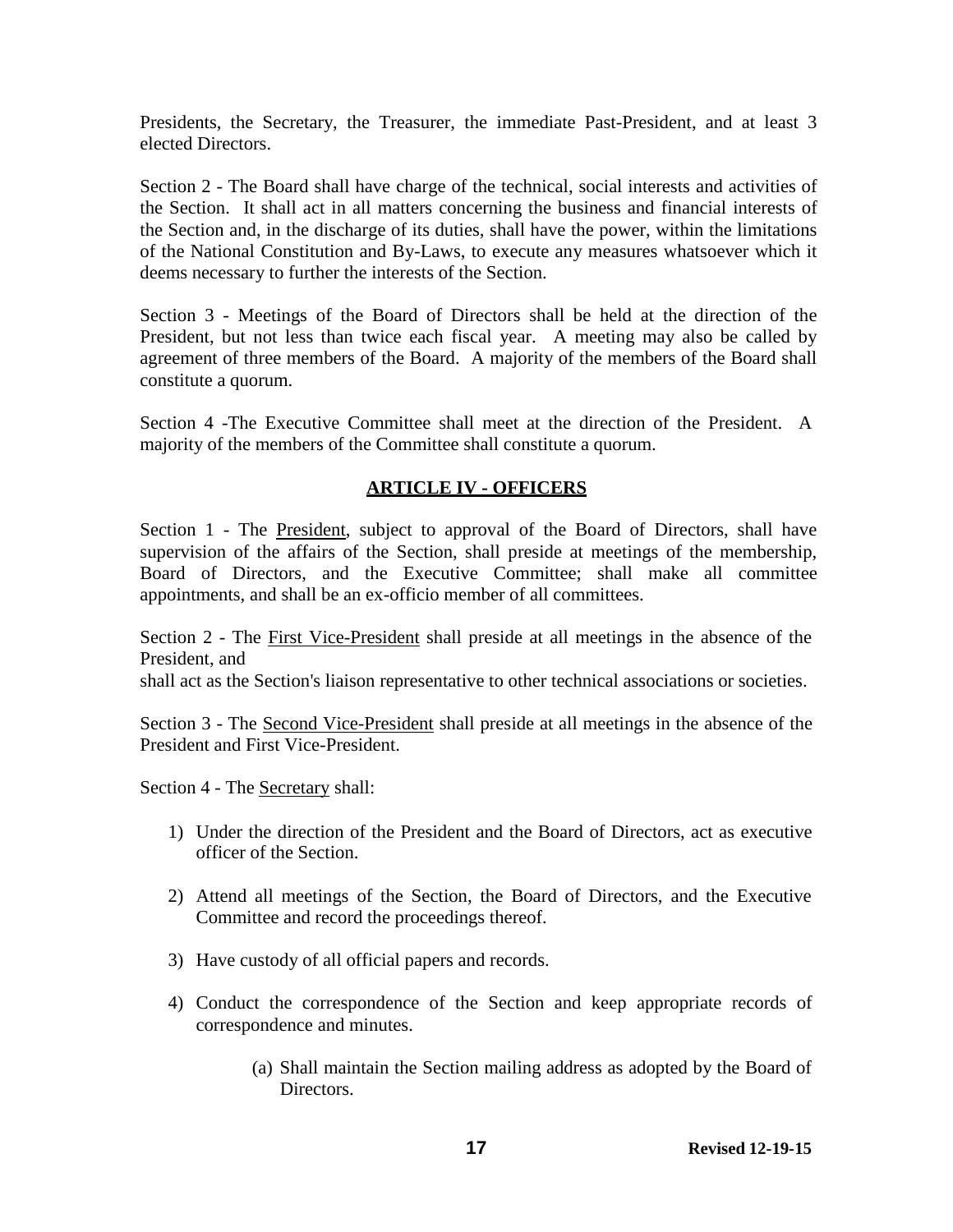- (b) Shall maintain the official Section Officers Roster and report annually.
- (c) Shall notify the national Secretary of any member's change of address, employer, phone number(s), and e-mail address in a timely fashion.
- (d) Shall submit new member applications to National, and notify new members upon acceptance to membership.
- (e) Shall acknowledge, in writing, all contributions to the Section that exceed \$250.00.
- 5) Submit a report at the annual meeting of the Section, as to the activities of the Section Office, including the status of the membership.
- 6) See that all monies due the Section are collected and transferred to the custody of the Treasurer.

Section 5 - The Treasurer shall:

- 1) Receive all monies and deposit same in the name of the Section in a depository approved by the Board of Directors.
- 2) Pay all bills when approved by the Board of Directors, or if so authorized by the Board, the Executive Committee.
- 3) Keep full records of the accounts of the Section and provide a report on each account to each meeting of the Board and Executive Committee.
	- (a) Maintain the Section Federal Tax Identification Number.
	- (b) File Federal Tax form 1099 annually if needed.
	- (c) Annually file year-end financial report (Form 990) to National.
- 4) Present an annual report to the Membership at the May meeting.

Section 6 - There shall be a minimum of 3 Directors who shall:

- (1) Chair and serve on Committees.
- (2) Act on recommendations of Committees.
- (3) Vote on membership acceptance or expulsion.
- (4) Vote on various other issues that may be brought before the Board including:
	- (d) Changes to By-Laws.
	- (e) Membership Dues.
	- (f) Budgets and Section Expenditure Items.
	- (g) Other policy matters as may be brought before the Board.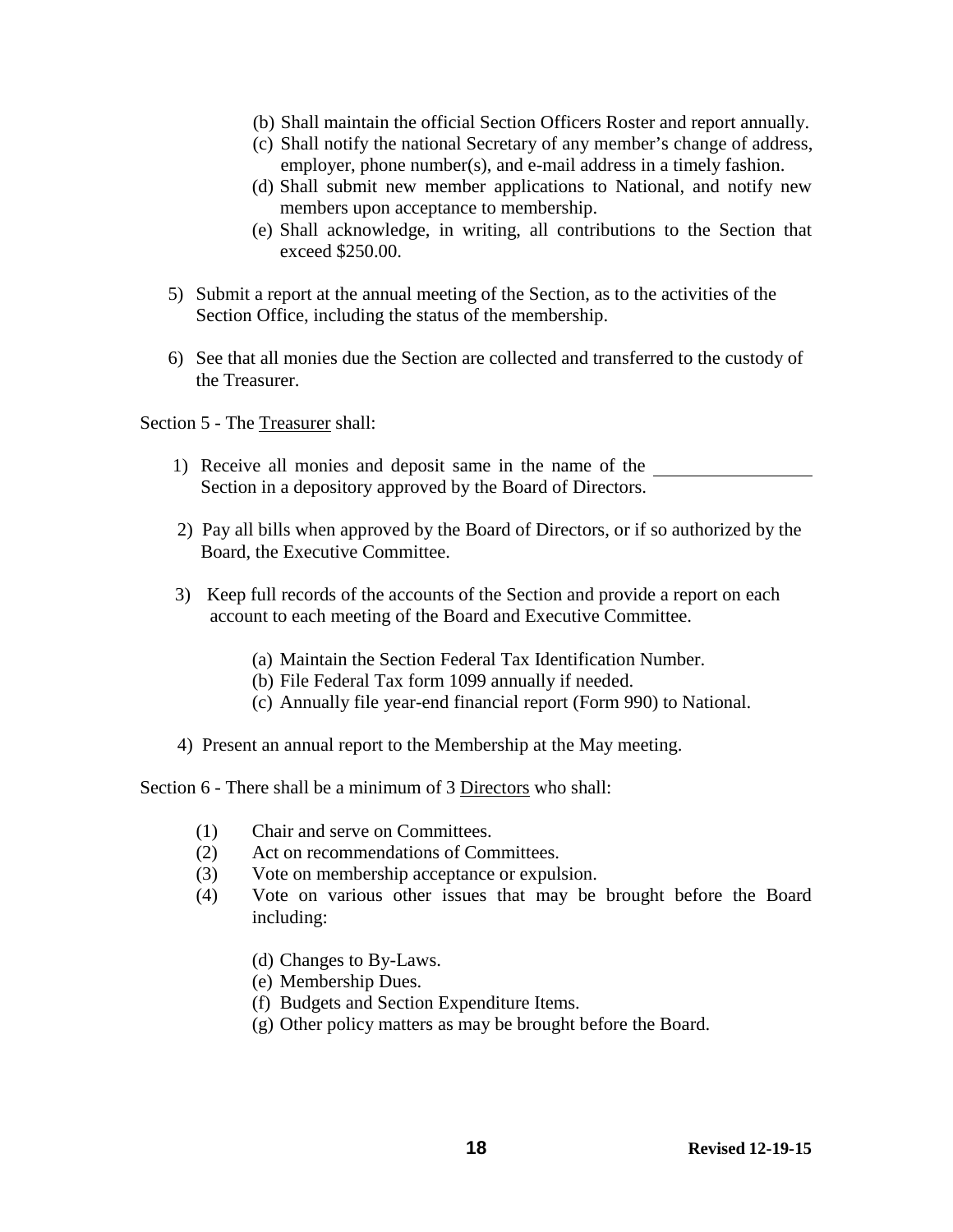Section 7 - The Immediate Past President shall serve as a member of the Board of Directors and as Chair of the Nominating Committee.

Section 8 - A Regional Director shall be appointed by the President based on recommendation of the Nominating Committee who shall:

- Serve a three year term.
- Attend all Regional Meetings.
- Act as Section Liaison to other Sections within the Region.
- **Provide Regional Reports at Section Board Meetings.**

## **ARTICLE V - ELECTION OF OFFICERS**

Section 1 - Not less than 60 days preceding the annual meeting, the Nominating Committee shall nominate at least one willing candidate for each office to be elected and deliver the slate to the Secretary. All candidates should be members in good standing and with active Section participation. The Secretary shall distribute a ballot of candidates (either on paper or in electronic form) to the membership no less than 30 days prior to the annual meeting.

Section 2 - The ballot shall consist of the nominee(s) for each position and allow space for write-in candidates for each position.

Section 3 - Ballots shall be returned to the Secretary prior to the annual meeting on a schedule established by the Board.

Section 4 - The Secretary shall publish the results of the election in the next mailing and/or electronic distribution to the general membership.

Section 5 - All members in good standing shall be eligible to vote.

Section 6 - Directors shall be elected for staggered terms so that at least one is elected in each year.

Section 7 - In the event of a vacancy occurring on the Board of Directors, the Board shall have the power to fill the unexpired term with a member in good standing.

# **ARTICLE VI - OFFICIAL PUBLICATIONS**

Section 1 - The Section may publish newsletters, meeting notices, or make general mailings as determined by the Board of Directors. Such distribution may be made electronically or by regular U.S. Mail to the address of record of each member. Such distribution shall be considered to be official notice to the membership of actions taken by the Section, Board of Directors or Officers, as required under the Constitution or By-Laws.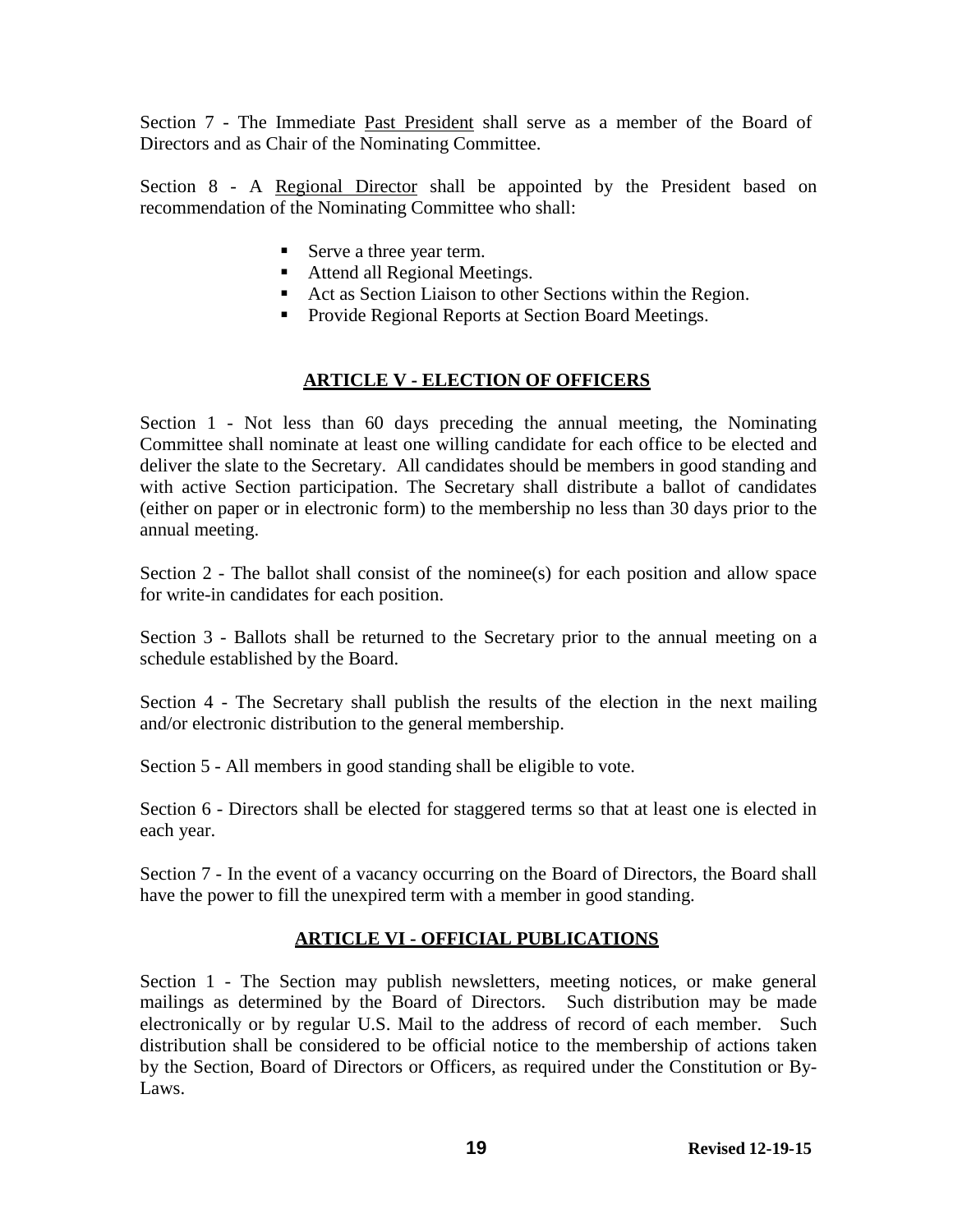#### **ARTICLE VII - MEETINGS**

Section 1 - An annual meeting for the election of officers and directors and for transaction of any other business of the Section shall be held at such place and time as designated by the Board of Directors. The general membership shall be notified at least 30 days prior to the meeting, of the time, and location.

Section 2 - General membership meetings will be held on a regular basis as determined by the Board of Directors. To the extent possible, an annual calendar shall be established prior to September  $1<sup>st</sup>$  and the membership notified. Additional general membership meetings or social functions may be held at the discretion of the Board of Directors.

Section 3 - The Board of Directors shall meet at least twice yearly to conduct the business of the Section. The Board may establish an Executive Committee, to be chaired by the Section President, to conduct business affairs in the absence of a full Board Meeting.

Section 4 - All meetings of the Section, Board of Directors, and Committees shall be conducted according to the latest edition of Robert's Rules of Order.

## **ARTICLE VIII - COMMITTEES**

Section 1 - The President shall, within 30 days after the annual meeting, appoint the following standing committees as necessary:

- 1. Public Relations Committee
- 2. Ethics and Practices Committee
- 3. Nominating Committee
- 4. Constitution and By-Laws Committee
- 5. Technical Committee
- 6. Budget Committee
- 7. Financial Review Committee
- 8. Executive Committee

Section 2 - Other committees may be appointed as desired by the President. The scope, duties, chairperson, and makeup of these Committees shall be determined by the President.

Section 3 - All members in good standing are eligible for committee participation.

#### Section 4 - Guidelines

a. Executive Committee: The Executive Committee shall consist of the President along with the Secretary and Treasurer. Other members may be included as determined by the President. This Committee shall exercise such powers of the Board as may be delegated to it by the Board.